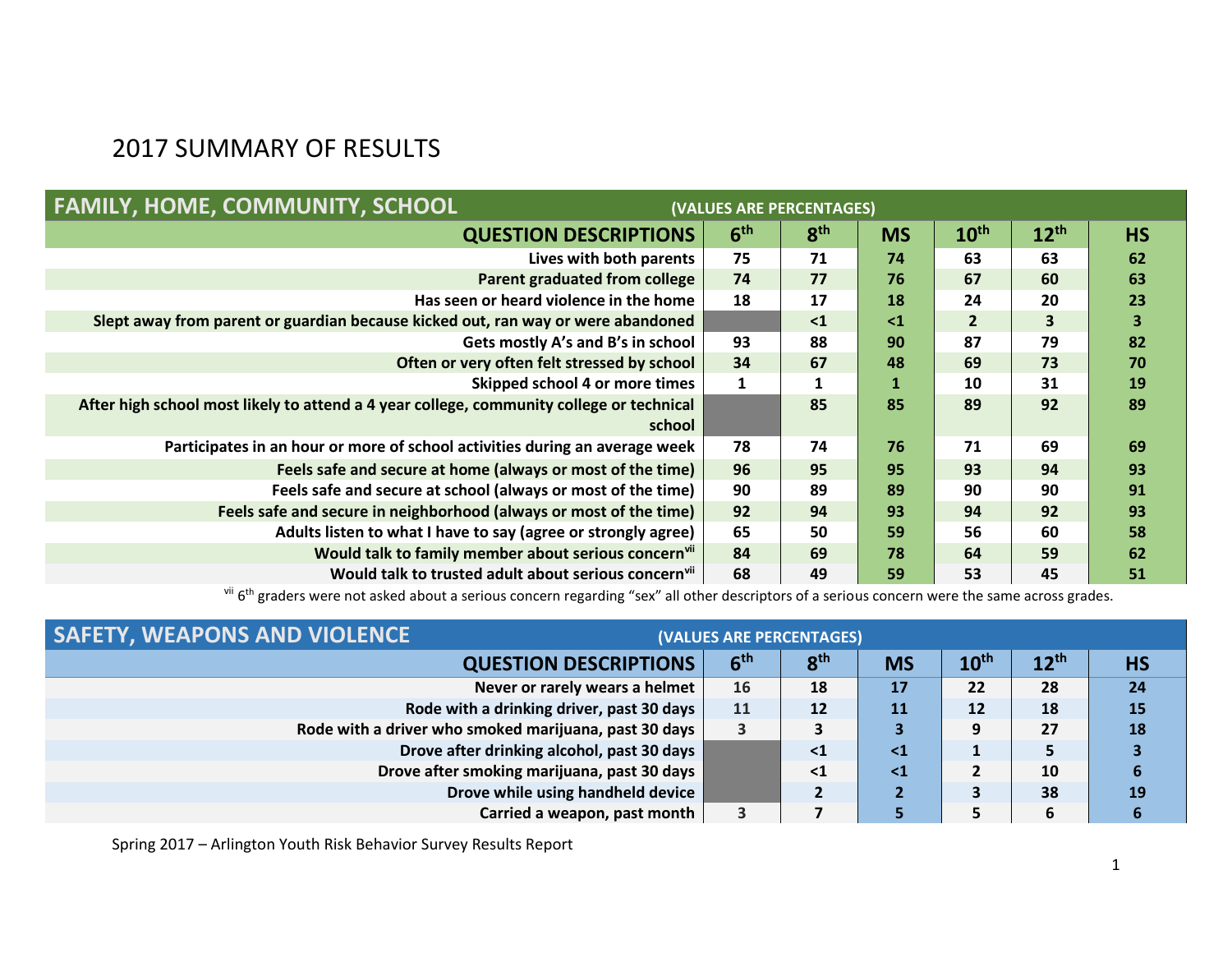| <b>SAFETY, WEAPONS AND VIOLENCE</b>                                       | (VALUES ARE PERCENTAGES) |                 |           |                  |           |           |  |  |
|---------------------------------------------------------------------------|--------------------------|-----------------|-----------|------------------|-----------|-----------|--|--|
| <b>QUESTION DESCRIPTIONS</b>                                              | 6 <sup>th</sup>          | 8 <sup>th</sup> | <b>MS</b> | 10 <sup>th</sup> | $12^{th}$ | <b>HS</b> |  |  |
| Carried a weapon at school, past month                                    | $\leq 1$                 |                 |           |                  |           |           |  |  |
| Been threatened or injured with weapon on school property, past year      | 5                        | $\overline{a}$  | 4         | 4                | 3         | 4         |  |  |
| Victim of property crime at school, past year                             | 24                       | 26              | 25        | 18               | 15        | 16        |  |  |
| In a physical fight, past year                                            | 23                       | 22              | 22        | 16               | 13        | <b>15</b> |  |  |
| In a physical fight on school property, past year                         | 11                       | 12              | <b>11</b> | 8                |           |           |  |  |
| In a physical fight and had to be treated by a doctor or nurse, past year | 3                        |                 |           |                  |           |           |  |  |
| Member of a gang, past year                                               | 4                        |                 | 4         |                  | 3         |           |  |  |
| Gang members in school or neighborhood                                    | 11                       | 14              | 13        | 23               | 15        | 20        |  |  |

All percentages are calculated from valid cases (missing responses were not included). In the case where branching was used, the denominator is based upon the number of responses to the original question of the branch.

| <b>RELATIONSHIP VIOLENCE</b>                                             | (VALUES ARE PERCENTAGES) |                 |           |                  |           |           |  |  |
|--------------------------------------------------------------------------|--------------------------|-----------------|-----------|------------------|-----------|-----------|--|--|
| <b>QUESTION DESCRIPTIONS</b>                                             | 6 <sup>th</sup>          | 8 <sup>th</sup> | <b>MS</b> | 10 <sup>th</sup> | $12^{th}$ | <b>HS</b> |  |  |
| Someone you dated physically hurt you on purpose, past 12 months         |                          | 3               | 3         | 4                | 5         | 5         |  |  |
| Someone you dated made unwanted sexual contact, past 12 months           |                          | 6               | 6         | 9                | 11        | 11        |  |  |
| Someone you dated called you names or put you down, past 12 months       |                          | 6               | 6         | 9                | 16        | 13        |  |  |
| Another student made unwelcome sexual comment, joke or gesture on school |                          | 40              | 40        | 32               | 31        | 31        |  |  |
| property, past 12 months                                                 |                          |                 |           |                  |           |           |  |  |
| Someone made unwanted sexual contact                                     |                          | 10              | 10        | 13               | 12        | 12        |  |  |
| IF had unwanted contact, where did this occur                            |                          |                 |           |                  |           |           |  |  |
| At your home                                                             |                          | 12              | 12        | 15               | 12        | 16        |  |  |
| At their home                                                            |                          | 12              | 12        | 14               | 17        | 15        |  |  |
| At the home of a friend                                                  |                          | 12              | 12        | 18               | 35        | 25        |  |  |
| At school during school hours                                            |                          | 54              | 54        | 44               | 27        | 37        |  |  |
| At school before or after school hours                                   |                          | 22              | 22        | 20               | 19        | 16        |  |  |
| On the bus                                                               |                          | 22              | 22        | 6                | 2         |           |  |  |
| Ever forced to have sexual intercourse                                   |                          | $\overline{2}$  | 2         | 6                | 8         |           |  |  |

All percentages are calculated from valid cases (missing responses were not included). In the case where branching was used, the denominator is based upon the number of responses to the original question of the branch.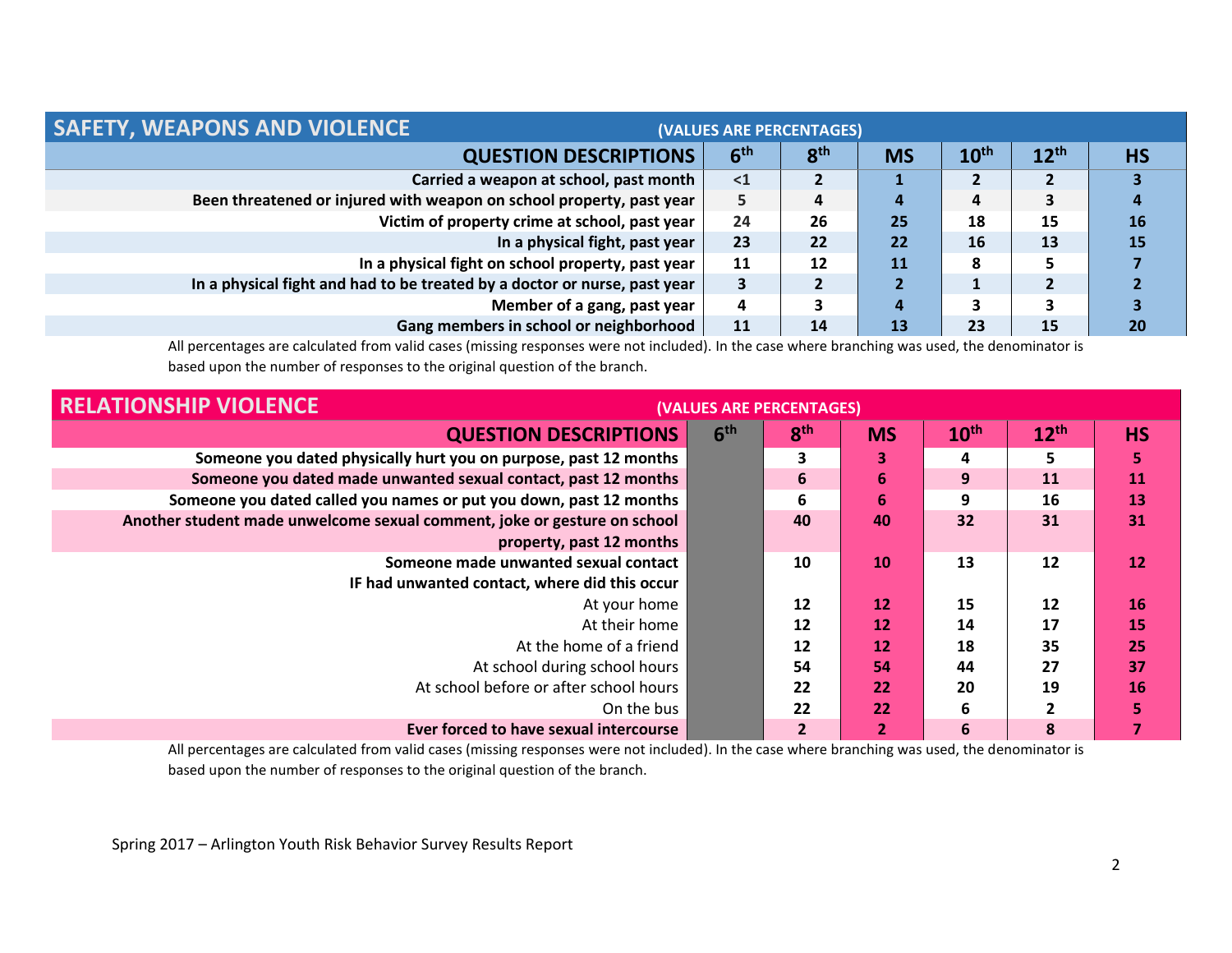| <b>BULLYING</b>                                                       | (VALUES ARE PERCENTAGES) |                 |                         |                  |                  |                |  |  |  |  |
|-----------------------------------------------------------------------|--------------------------|-----------------|-------------------------|------------------|------------------|----------------|--|--|--|--|
| <b>QUESTION DESCRIPTIONS</b>                                          | 6 <sup>th</sup>          | 8 <sup>th</sup> | <b>MS</b>               | 10 <sup>th</sup> | 12 <sup>th</sup> | <b>HS</b>      |  |  |  |  |
| Victim of bullying, past year                                         | 31                       | 28              | 30                      | 19               | 20               | 18             |  |  |  |  |
| Victim of bullying at school, past year                               | 27                       | 25              | 26                      | 15               | 17               | 15             |  |  |  |  |
| <b>Bullied others, past year</b>                                      | 8                        | 11              | $\boldsymbol{9}$        | 10               | 8                | 9              |  |  |  |  |
| IF bullied, why bullied?vii                                           |                          |                 |                         |                  |                  |                |  |  |  |  |
| <b>Sexual orientation</b>                                             |                          | 13              | 13                      | 8                | 8                | 8              |  |  |  |  |
| Sexual identity                                                       |                          | 7               | $\overline{\mathbf{z}}$ | $\overline{a}$   | 5                | 6              |  |  |  |  |
| Race                                                                  |                          | 25              | 25                      | 25               | 19               | 22             |  |  |  |  |
| Ethnicity                                                             |                          | 11              | 11                      | 19               | 12               | 16             |  |  |  |  |
| Religion                                                              |                          | 8               | 8                       | 16               | 5                | 10             |  |  |  |  |
| <b>Disability</b>                                                     |                          | 3               | 3                       | 5                | $\overline{7}$   | 6              |  |  |  |  |
| Appearance                                                            |                          | 59              | 59                      | 49               | 54               | 53             |  |  |  |  |
| <b>Academics</b>                                                      |                          | 28              | 28                      | 27               | 26               | 27             |  |  |  |  |
| Unknown/Other                                                         |                          | 76              | 76                      | 81               | 88               | 85             |  |  |  |  |
| IF bullied, how bullied?viii                                          |                          |                 |                         |                  |                  |                |  |  |  |  |
| Rumor                                                                 | 48                       | 39              | 44                      | 52               | 50               | 53             |  |  |  |  |
| <b>False Accusations</b>                                              | 42                       | 45              | 43                      | 43               | 49               | 46             |  |  |  |  |
| Social Isolation                                                      | 21                       | 21              | 21                      | 28               | 43               | 35             |  |  |  |  |
| <b>Physical Assault</b>                                               | 17                       | 11              | 14                      | 12               | 8                | 9              |  |  |  |  |
| Name Calling                                                          | 81                       | 81              | 80                      | 75               | 69               | 72             |  |  |  |  |
| Threats                                                               | 21                       | 12              | 17                      | 17               | 14               | <b>16</b>      |  |  |  |  |
| Email                                                                 | $\overline{2}$           | 3               | $\overline{2}$          | 1                | 3                | $\overline{2}$ |  |  |  |  |
| Social Media                                                          | 17                       | 30              | 22                      | 36               | 27               | 32             |  |  |  |  |
| Text                                                                  | 18                       | 26              | 21                      | 39               | 30               | 35             |  |  |  |  |
| Other                                                                 | 26                       | 9               | 18                      | 8                | 8                | 9              |  |  |  |  |
| IF bullied, reported bullying to an adult                             | 53                       | 41              | 54                      | 34               | 31               | 32             |  |  |  |  |
| IF you were bullied AND told an adult, agree that adult tried to help | 81                       | 60              | 75                      | 72               | 38               | 57             |  |  |  |  |
| Agree, bullying is a serious problem in my school                     | 37                       | 29              | 33                      | 27               | 22               | 25             |  |  |  |  |

viiiDenominator is based on kids who said they were bullied. Respondents could mark multiple reasons. 6<sup>th</sup> graders were not asked why they were bullied.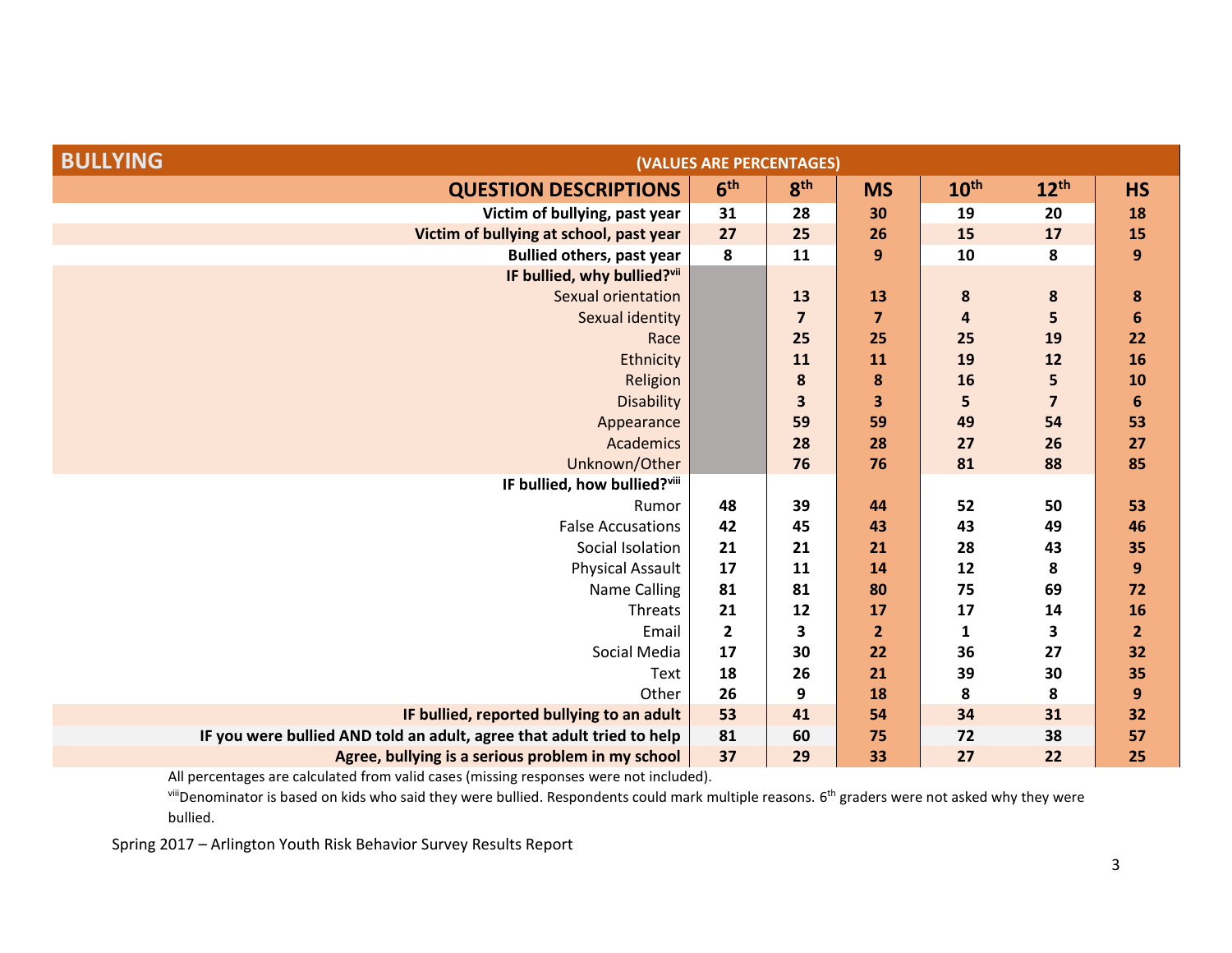| HEALTH                                                                                     | (VALUES ARE PERCENTAGES) |                 |           |                  |                  |           |  |
|--------------------------------------------------------------------------------------------|--------------------------|-----------------|-----------|------------------|------------------|-----------|--|
| <b>QUESTION DESCRIPTIONS</b>                                                               | 6 <sup>th</sup>          | 8 <sup>th</sup> | <b>MS</b> | 10 <sup>th</sup> | $12^{\text{th}}$ | <b>HS</b> |  |
| Felt sad or hopeless, past year                                                            | 16                       | 24              | 19        | 31               | 37               | 34        |  |
| Self-harm, past year                                                                       | 12                       | 13              | 13        | 15               | 17               | <b>16</b> |  |
| Suicide attempt, past year                                                                 | 3                        | 4               | 3         | 4                | 5                | 5         |  |
| IF attempted suicide, it resulted in medical treatment, past year <sup>ix</sup>            | 13                       | 13              | 13        | 32               | 35               | 39        |  |
| <b>Considered suicide</b>                                                                  | 9                        | 20              | 14        | 20               | 20               | 20        |  |
| IF considered suicide, reached out and spoke to someone <sup>x</sup>                       |                          |                 |           |                  |                  |           |  |
| <b>Family Member</b>                                                                       | 57                       | 55              | 56        | 52               | 50               | 51        |  |
| Friend                                                                                     | 43                       | 73              | 61        | 57               | 71               | 64        |  |
| Teacher                                                                                    | 14                       | 0               | 6         | 5                | 21               | 13        |  |
| School Counselor, Social Worker, Psychologist                                              | 14                       | 27              | 22        | 29               | 21               | 26        |  |
| <b>Family Friend</b>                                                                       | 14                       | 9               | 11        | 14               | 0                | 10        |  |
| CrisisLink                                                                                 | 0                        | 0               | $\bf{0}$  | 5                |                  | 8         |  |
| Hotline                                                                                    | 0                        | 18              | 11        | 5                |                  | <b>10</b> |  |
| Counselor or Therapist                                                                     | 57                       | 64              | 61        | 62               | 57               | 59        |  |
| Other                                                                                      | 14                       | 18              | 17        | 0                |                  | 3         |  |
| IF experienced depressive symptoms, has knowledge of or is connected with support services | 27                       | 48              | 36        | 53               | 51               | 51        |  |

<sup>ix</sup>This percentage is calculated using only those who attempted suicide as a denominator.

<sup>x</sup>This percentage is calculated using only those who considered suicide as the denominator.

| <b>TOBACCO USE</b>                                     | (VALUES ARE PERCENTAGES) |                 |           |               |                  |           |
|--------------------------------------------------------|--------------------------|-----------------|-----------|---------------|------------------|-----------|
| <b>QUESTION DESCRIPTIONS</b>                           | 6 <sup>th</sup>          | 8 <sup>th</sup> | <b>MS</b> | $10^{\sf th}$ | $12^{\text{th}}$ | <b>HS</b> |
| Ever tried smoking                                     |                          |                 |           | 15            | 33               | 23        |
| Used cigarettes on school property, past 30 days       | $\bf{0}$                 | $\leq 1$        | 51        |               | э                | л         |
| Used cigars, cigarillos or little cigars, past 30 days | $\leq 1$                 |                 |           | 3             | 10               |           |
| Used chewing tobacco, snuff or drip, past 30 days      | $\leq$ 1                 |                 |           |               | 4                |           |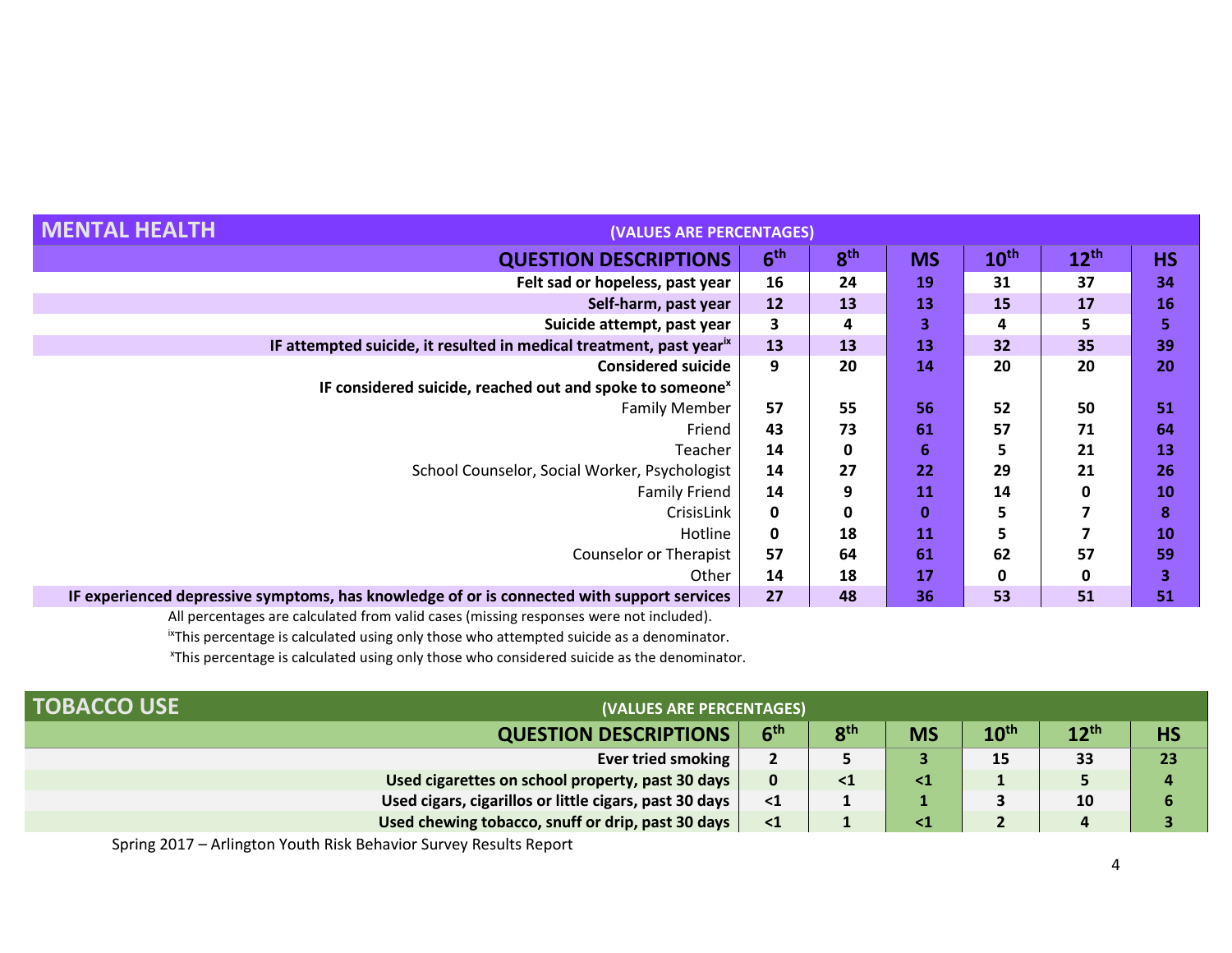| <b>TOBACCO USE</b>                                                | (VALUES ARE PERCENTAGES) |                 |           |                  |           |           |  |
|-------------------------------------------------------------------|--------------------------|-----------------|-----------|------------------|-----------|-----------|--|
| <b>QUESTION DESCRIPTIONS</b>                                      | 6 <sup>th</sup>          | 8 <sup>th</sup> | <b>MS</b> | $10^{\text{th}}$ | $12^{th}$ | <b>HS</b> |  |
| Ever used electronic vapor product                                | $\mathbf{2}$             | 10              |           | 21               | 41        | 30        |  |
| Used electronic vapor product, past 30 days                       | 1                        | 4               |           | 11               | 22        | 17        |  |
| Used electronic vapor product on school property, past 30 days    | $\leq 1$                 |                 |           |                  | 12        |           |  |
| Used waterpipe, during past 30 days                               | л.                       |                 |           | 4                | 10        |           |  |
| Agree, smoking from a waterpipe is less dangerous than cigarettes | 4                        | 10              |           | 14               | 18        | 16        |  |

All percentages are calculated from valid cases (missing responses were not included). In the case where branching was used, the denominator is based upon the number of responses to the original question of the branch.

| <b>ALCOHOL USE</b> | (VALUES ARE PERCENTAGES)                                                              |                 |                 |           |                  |                  |           |
|--------------------|---------------------------------------------------------------------------------------|-----------------|-----------------|-----------|------------------|------------------|-----------|
|                    | <b>QUESTION DESCRIPTIONS</b>                                                          | 6 <sup>th</sup> | 8 <sup>th</sup> | <b>MS</b> | 10 <sup>th</sup> | $12^{\text{th}}$ | <b>HS</b> |
|                    | Ever drank alcohol                                                                    | 13              | 26              | 19        | 47               | 69               | 57        |
|                    | Drank alcohol, past 30 days                                                           | <b>.</b>        | 4               |           | 15               | 39               | 26        |
|                    | Consumed 5+ drinks within a few hours, past month                                     |                 |                 | 2         |                  | 20               | 14        |
|                    | Had at least one drink of alcohol on school property, past 30 days                    | $\mathbf 0$     | $\leq 1$        | $\leq 1$  |                  | 4                | д         |
|                    | Somewhat or very easy to get alcohol                                                  | 27              | 50              | 37        | 62               | 66               | 63        |
|                    | Most common way to access the alcohol you drink, someone gave it to you <sup>xi</sup> | 33              | 33              | 33        | 44               | 41               | 41        |

All percentages are calculated from valid cases (missing responses were not included

xiDenominator only includes youth who reported drinking in the past 30 days

| <b>DRUG USE</b> | (VALUES ARE PERCENTAGES)                      |                 |                 |           |                  |           |           |
|-----------------|-----------------------------------------------|-----------------|-----------------|-----------|------------------|-----------|-----------|
|                 | <b>QUESTION DESCRIPTIONS</b>                  | 6 <sup>th</sup> | 8 <sup>th</sup> | <b>MS</b> | 10 <sup>th</sup> | $12^{th}$ | <b>HS</b> |
|                 | Ever use marijuana                            |                 |                 | 3         | 18               | 46        | 31        |
|                 | Used marijuana, past month                    |                 |                 |           |                  | 27        | 17        |
|                 | Used marijuana on school property, past month | $\bf{0}$        |                 | $\leq 1$  |                  |           | Д         |
|                 | Ever use synthetic marijuana                  |                 |                 |           | 6                | 6         |           |
|                 | Used synthetic marijuana, past month          | $\leq$ 1        |                 |           |                  | 4         |           |
|                 | Ever use over-the-counter drugs               | 11              |                 | 9         | 10               | 11        | <b>11</b> |
|                 | Used over-the-counter drugs, past month       | 8               |                 | 6         | 4                | 6         |           |
|                 | Ever used heroin                              | $\leq 1$        |                 | $\leq 1$  |                  |           |           |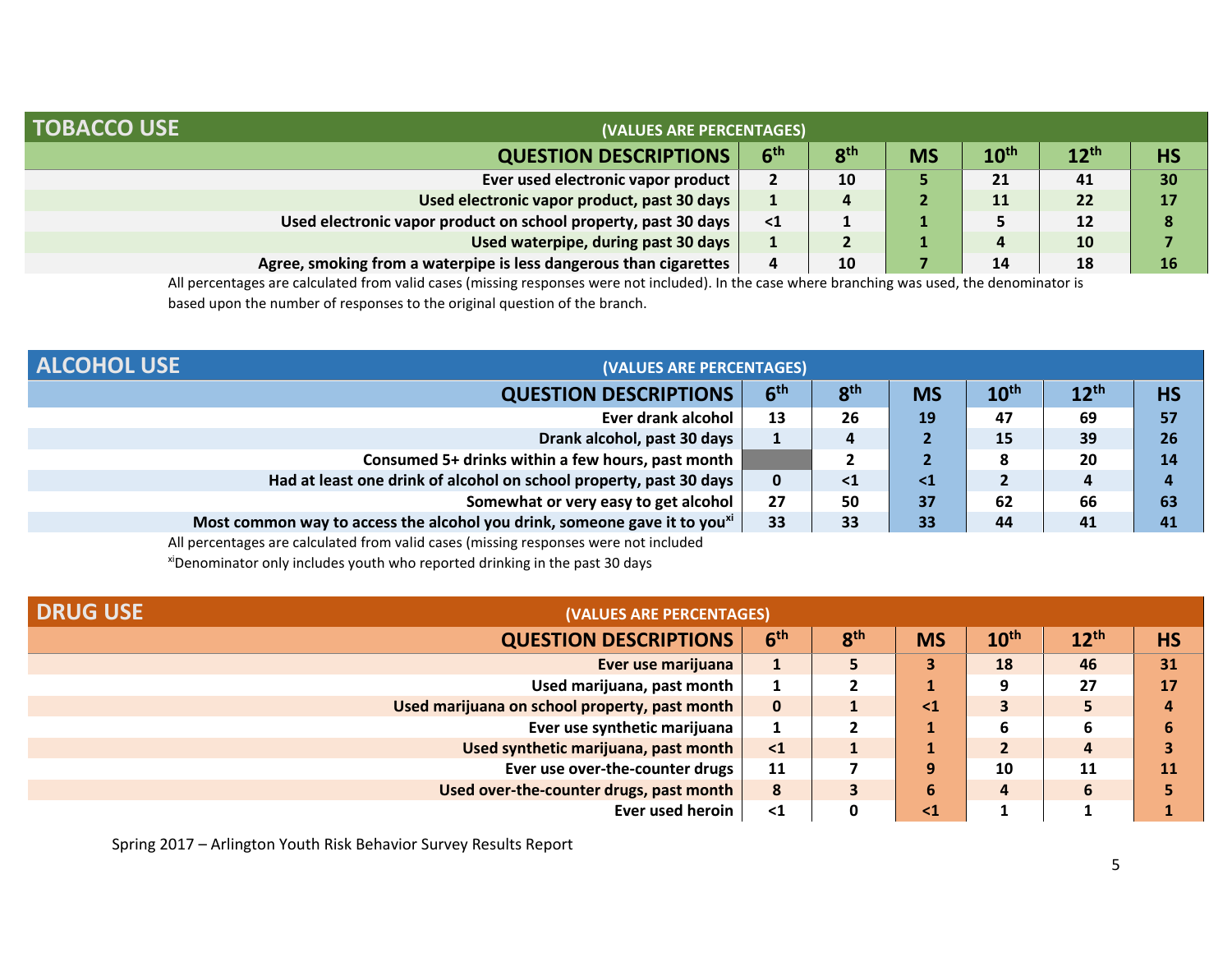| <b>DRUG USE</b><br>(VALUES ARE PERCENTAGES)                                            |                          |                         |                |                  |                  |           |
|----------------------------------------------------------------------------------------|--------------------------|-------------------------|----------------|------------------|------------------|-----------|
| <b>QUESTION DESCRIPTIONS</b>                                                           | 6 <sup>th</sup>          | 8 <sup>th</sup>         | <b>MS</b>      | 10 <sup>th</sup> | $12^{\text{th}}$ | <b>HS</b> |
| Ever use hallucinogenic drugs                                                          | $\leq 1$                 | $\leq 1$                | $\leq 1$       | 4                | <b>10</b>        |           |
| Used hallucinogenic drugs, past month                                                  | $\leq 1$                 | $\leq 1$                | $\leq 1$       | 3                | 4                | 4         |
| Ever use prescription pain medicine without a doctor's prescription                    | 3                        | $\overline{\mathbf{3}}$ | 3              | $6\phantom{1}$   | 10               | 9         |
| Used prescription pain medicine, past month                                            | 3                        | $\overline{2}$          | $\overline{2}$ | 3                | 4                | 4         |
| Ever use other prescription medicine without a doctor's prescription                   | $\overline{2}$           | $\overline{\mathbf{3}}$ | 3              | 6                | 14               | 10        |
| Used other prescription medicine, past month                                           |                          |                         | $\overline{2}$ | 4                | כ                |           |
| IF took prescription pain medicine other than it was prescribed, how did you obtain it |                          |                         |                |                  |                  |           |
| It was my prescription                                                                 | 20                       | 14                      | 17             | 28               | 18               | 22        |
| I took it from someone in my home                                                      | 13                       | 21                      | 17             | 21               | 14               | 18        |
| Someone gave it to me                                                                  | $\qquad \qquad \cdots$   |                         | 3              | 17               | 21               | 18        |
| I bought it from someone                                                               | $\overline{\phantom{a}}$ |                         | 3              | 17               | 21               | 18        |
| Been offered illegal drugs on school property                                          | 3                        | 8                       | 5              | 19               | 17               | <b>19</b> |

| (VALUES ARE PERCENTAGES)                                                                                   |                 |                 |           |                  |           |           |
|------------------------------------------------------------------------------------------------------------|-----------------|-----------------|-----------|------------------|-----------|-----------|
| <b>QUESTION DESCRIPTIONS</b>                                                                               | 6 <sup>th</sup> | 8 <sup>th</sup> | <b>MS</b> | 10 <sup>th</sup> | $12^{th}$ | <b>HS</b> |
| Described self as overweight                                                                               | 17              | 20              | <b>18</b> | 20               | 28        | 24        |
| IF trying to lose weight, used unhealthy methods (not eating, diet pills, vomiting or taking<br>laxatives) | 4               | 6               | 6         | 8                | 9         | 9         |
| At least 1 daily serving of fruit, past week                                                               | 63              | 56              | 60        | 49               | 44        | 48        |
| At least 1 daily serving of vegetables, past week                                                          | 58              | 51              |           | 50               | 46        |           |
| Less than 4 sugar-sweetened beverages, past week                                                           | 86              | 81              | 84        | 76               | 74        | 74        |
| Had breakfast on 5 or more days, past week                                                                 | 85              | 74              | 80        | 66               | 53        | 60        |
| Ate at fast food chain or carry out restaurant 2 or more days, past week                                   | 29              | 35              | 31        | 43               | 58        | 50        |
| Went hungry because there was not enough food in the home (sometimes-always), past month                   | 9               | 10              | 9         | 13               | 18        | 16        |
| Physically active for at least 60 minutes, 7 days past week                                                | 36              | 31              | 34        | 23               | 16        | 19        |
| Played on 1 or more sports team during past year                                                           | 75              | 69              | 72        | 65               | 53        | 59        |
| Watched 2 or more hours of TV on average school day                                                        | 47              | 63              | 54        | 68               | 67        | 67        |
| Played video games for 2 or more hours on average school day                                               | 32              | 33              | 32        | 32               | 33        | 33        |